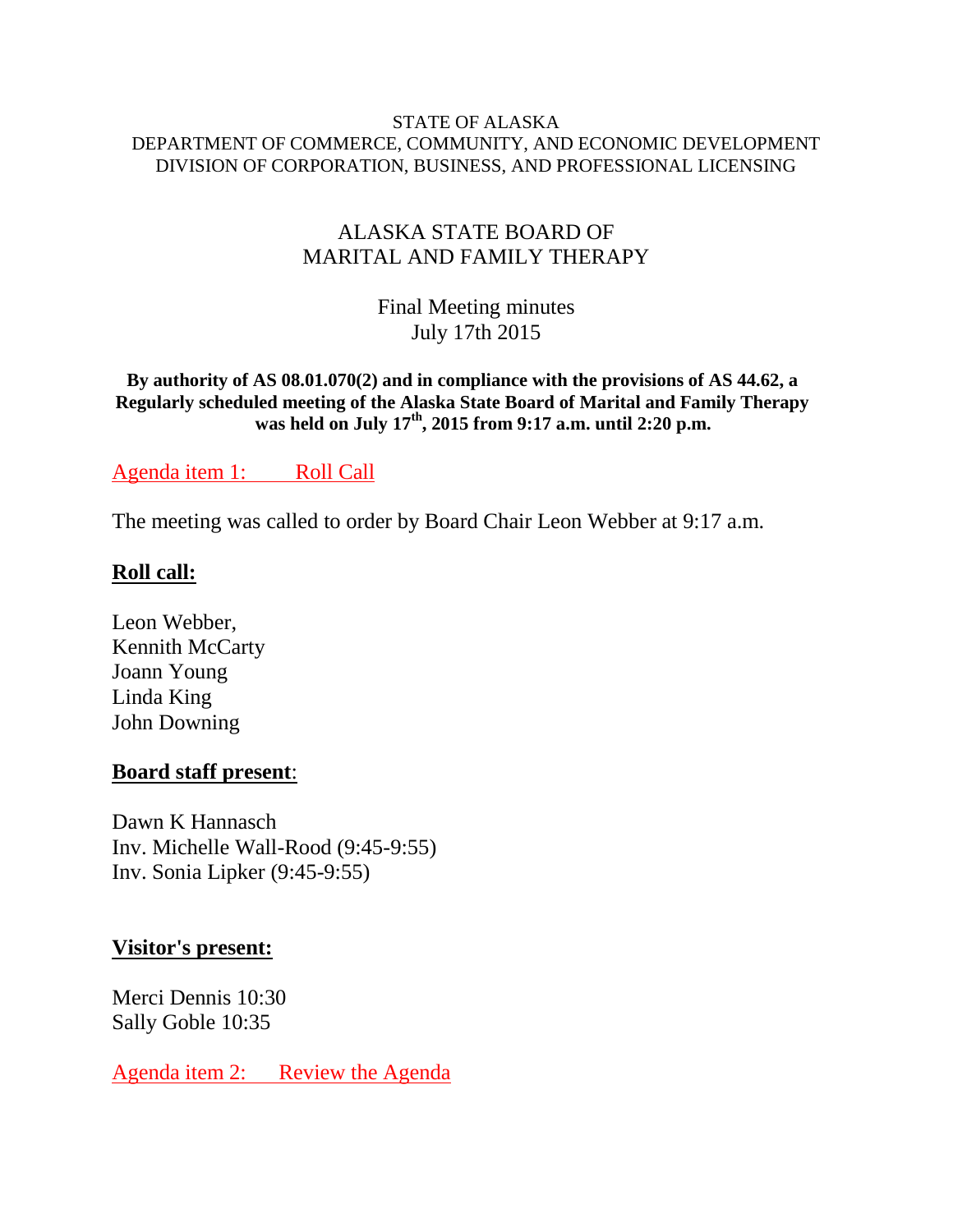## The Board reviewed the agenda no changes were made

Agenda item 3: Administrative Business

## **Ethics reporting:**

There were no ethics conflicts to report

## **Review drafted meeting minutes: May 27th 2015 teleconference**

**Upon a motion duly made by Ms. Linda King, seconded by Ms. Joann Young and approved by unanimous consent, it was:**

 **Resolved to approve the meeting minutes as amended.**

## **Review drafted FY2015 annual report:**

**Upon a motion duly made by Ms. Linda King seconded by Ftr. John Downing and approved by unanimous consent, it was:**

 **Resolved to approve and send to the Division the drafted FY2015 annual report as amended.** 

## **Review of Board evaluations:**

The Board reviewed the self-evaluations from the April 17th 2015 and the May 27th 2015 meetings.

The Board has tasked Board Secretary Joann Young with compiling the evaluations at the end of each Fiscal Year and reporting back. The report will be presented to the Board at the next meeting each year. The Boards goal with the evaluations is to make sure that the Board is staying on task at meetings.

## **CEU Audit:**

The following information was presented to the Board:

The audit program pulled 8 licenses for a random audit of their continuing education units. This is 5% of the total licensure. Of the 8, 8 responded with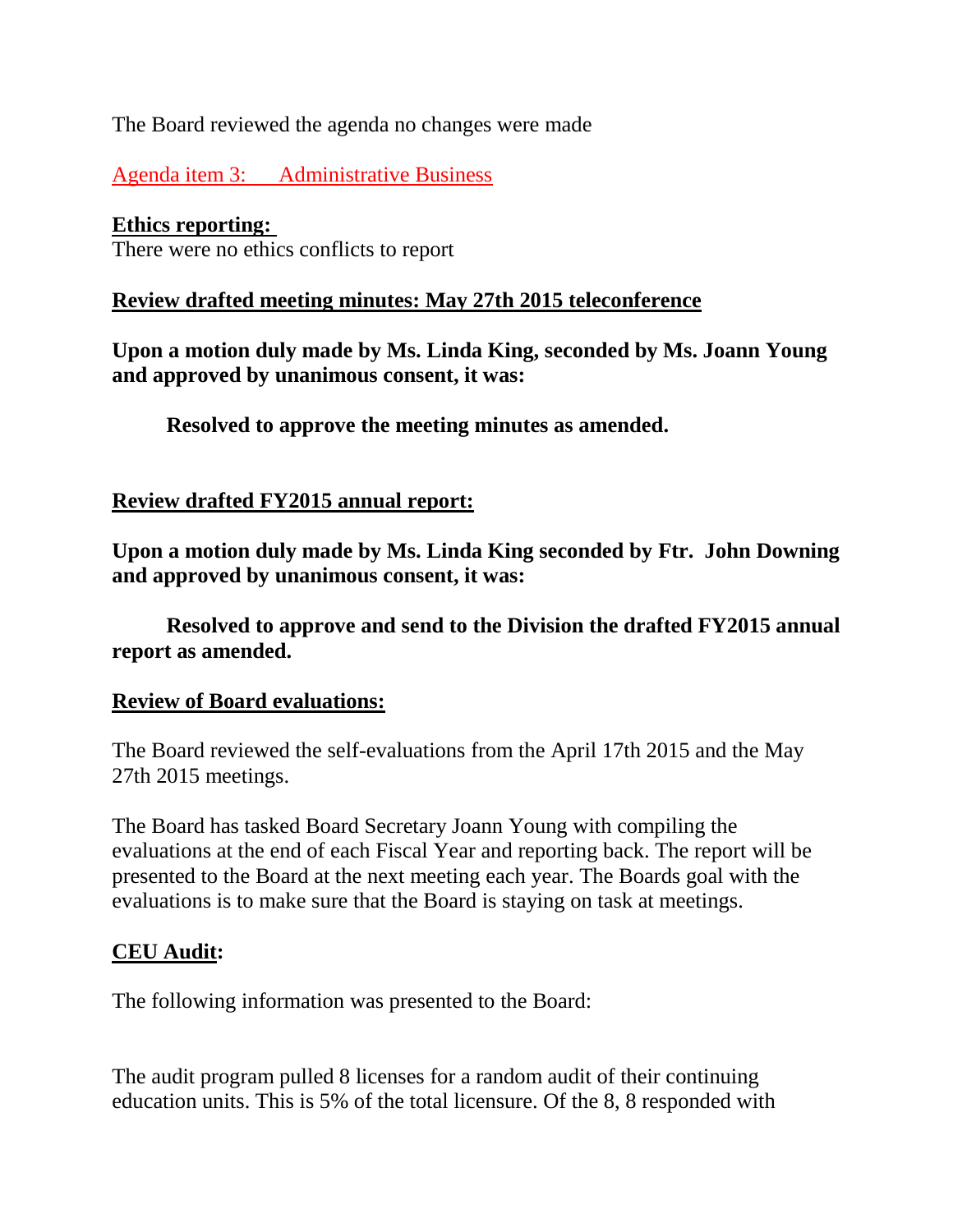the necessary documents and all were approved by the Board on May 27<sup>th</sup> 2015. No audits are outstanding.

15 total licenses did not renew in 2014 and now have lapsed licenses.

Agenda item 4: Investigative report

Investigator Wall-Rood and Investigator Lipker joined the Board at 9:45 a.m. At this time there are no new complaints and no open cases to report.

Investigator Wall-Rood reported that Investigator Lipker will be taking over as the lead investigator for the MFT Board.

Agenda item 8: New Business

The Board scheduled its next 2 meeting:

October 23rd 2015 in Anchorage January 28th 2016 in Juneau

The Board requested that the Division send a letter or a survey to the licensees that did not renew in 2014 to find out why. RLS Dawn K Hannasch will look into using survey monkey and report the finding to the Board at its next meeting in October.

The Board recessed at 9:57 a.m. and went back on the record at 10:00 a.m.

Agenda Item 5: Division Update

Division Director Janey Hovenden and Operations Manager Sara Chambers joined the meeting at 10:00 a.m.

Board Chair Leon Webber asked for clarification on procedures when the Board is voting with not all members present. Operations Manager Sara Chambers clarified that as long as the Board has a quorum and is able to conduct Board business as usual then a majority vote counts even if it is 2 for and 1 against as was the case in May 2015.

After a brief discussion regarding Supervision of MFT-A group hours, Operations manager Sara Chambers suggested that after the Board revisit this topic later in the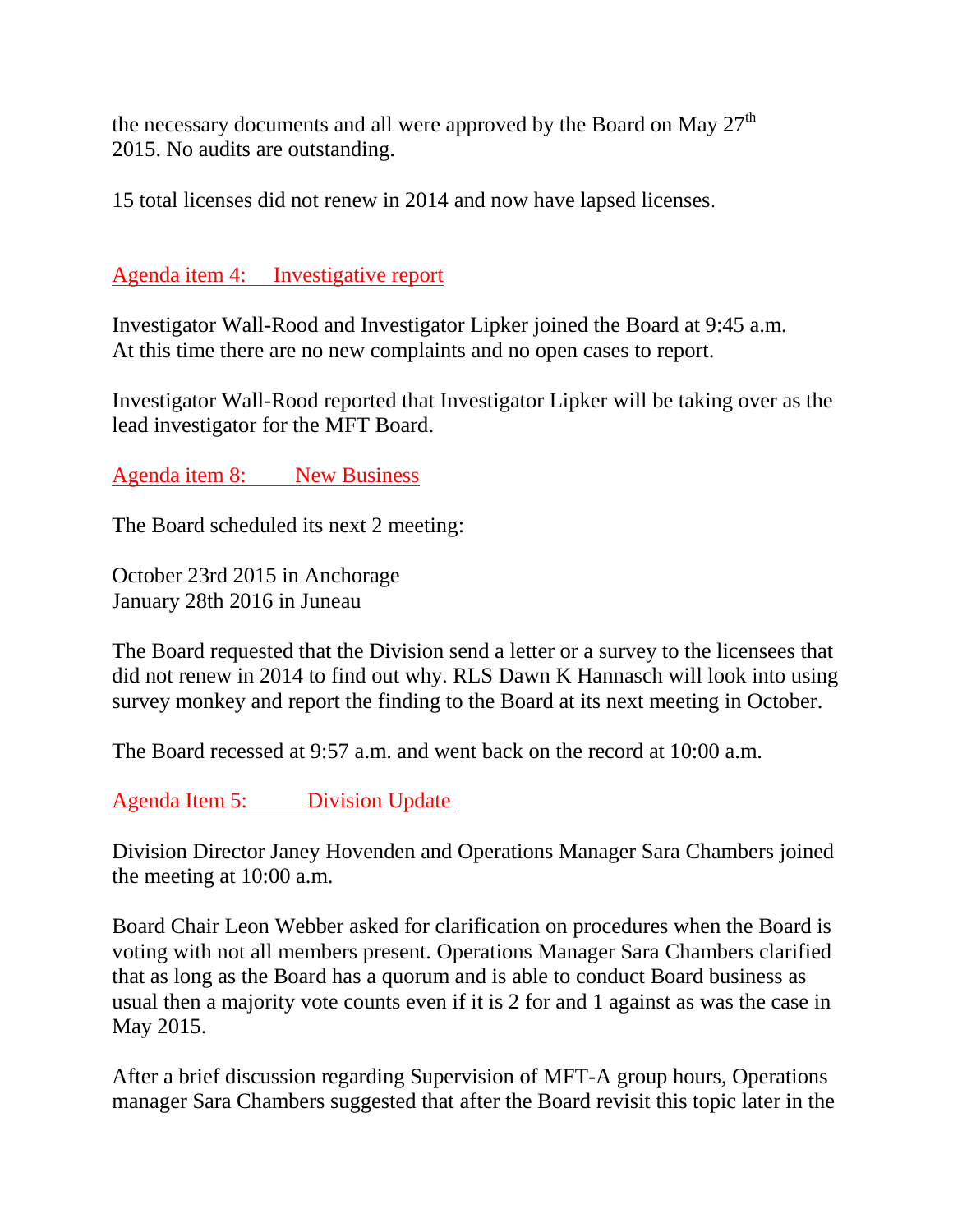day that they review the procedures as to how to change regulations if that is their goal, RLS Dawn Hannasch will be able to assist with that process as well.

# Agenda item 6: Old Business

Public Comment review and the review of the regulations from April 17th 2015 meeting was tasked to Board Members Mr. Kennith McCarty and to Ms. Linda King. The Board has asked that they prepare a review of the public comments and the drafted regulations to see where the public concerns are and to make any recommended changes.

# **Distance Therapy review:**

The Board reviewed the report that came back from the Dept. of Law regarding Distance therapy. After a lengthy discussion the Board decided to send the report on to the Divisions Regulations Specialist to have regulations drafted.

## **Clarifications:**

The Board wanted to clarify that the fees for the Continuing Education courses would not go to the attendee but to the course providers.

**Action:** Board Chair Leon Webber requested that the Occupational Licensing Examiner send an email to remind the Board to review the Board packets that have been provided to them before the meeting so that all can be prepared for the meeting a head of time.

The Board recessed at 11:04 a.m. and went back on the record at 11:09 a.m.

Agenda item 7: Application review and requests

The Board reviewed application files.

**Upon a motion duly made by Ms. Joann Young and seconded by Ms. Linda King, and approved by unanimous consent it was,**

**Resolved to approve the following applications as approved continuing educations courses in Alaska pending completion of the application file:**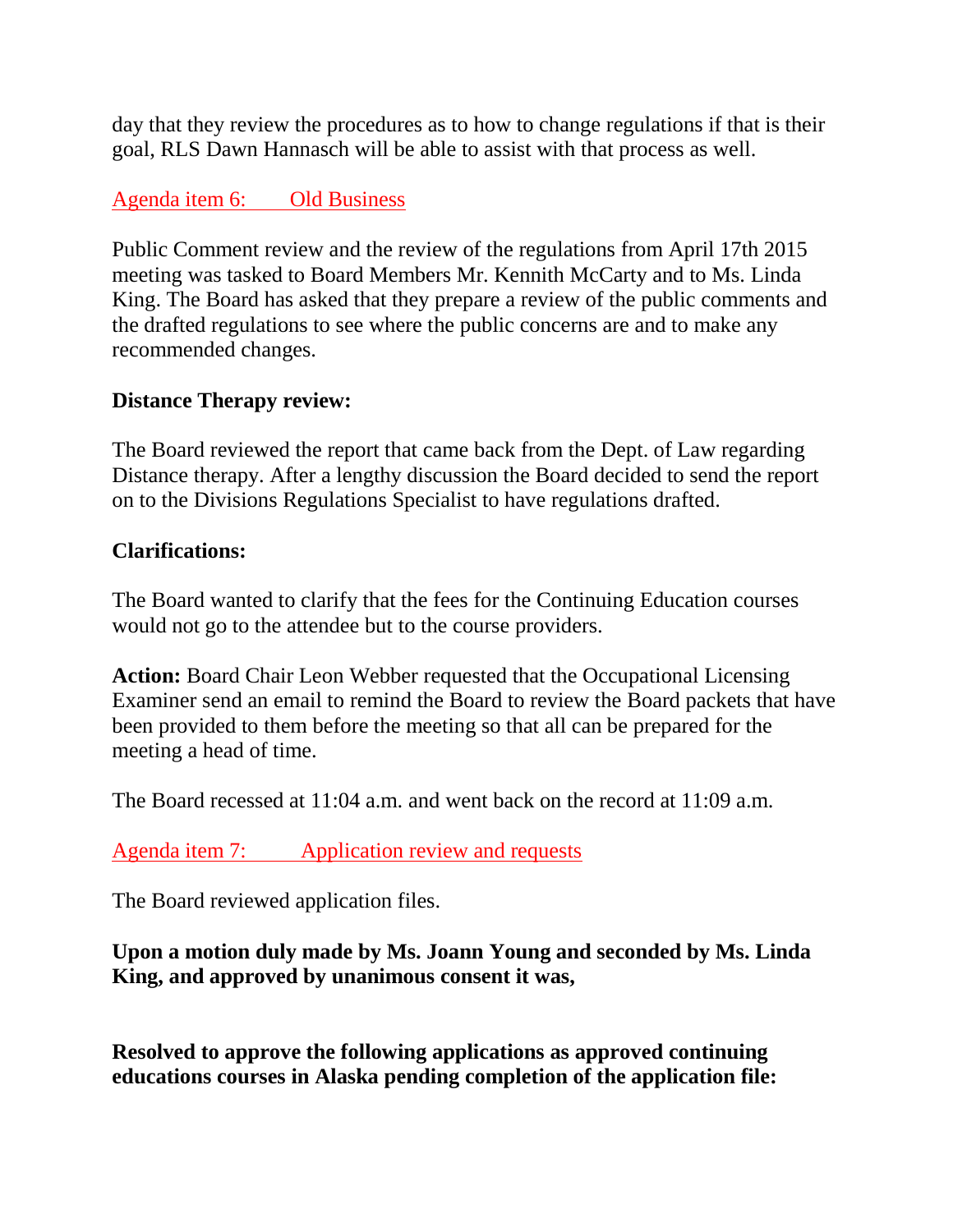- International Institute for Communications Arts
- Alaska Center for Children & Adults:
- 1. Advanced Clinical Training of Perinatal Mood & Anxiety Disorders & cooccurring considerations

Linda Webber, PhD, EMDRIA:

1. EMDR & The Art of Psychotherapy with Children

H&SS Division of Behavior Health:

- 1. Trauma & Suicide: Breaking the Link
- The Couples Center of Alaska:
- 1. Gottman Method Couples Therapy: Level 1
- 2. Gottman Method Couples Therapy: Level 2
- 3. Narcissism, Infidelity and Trauma
- 4. New Frontiers in Couples Therapy

The Board recessed for lunch at 11:55 a.m. and went back on the record at 1:00 p.m.

#### Public Comments:

#### Merci Dennis:

"As a past Board member, and one of the Authors of the regulations, it was not the Boards intent at that time that the Board's in the future would be able to allow Supervision the way that the current Board is trying to do now. This is in direct conflict with statutes (08.63.120) that specifies that you must have practiced as an MFT for at least 5 years. The Boards intent at this time is a great idea however we must not lessen the standards. We would want to add standards such as: the supervisor needs to have proof of supervisory training CE's, Systems supervisory training and a collaboration between the MFT Supervisor and the group supervisor."

As a past Board member and writer of the original regulations Ms. Dennis has also volunteered to assist in a statute project where they can look into setting the correct standards to help those with the MFT-A license receive the group supervisor that they need.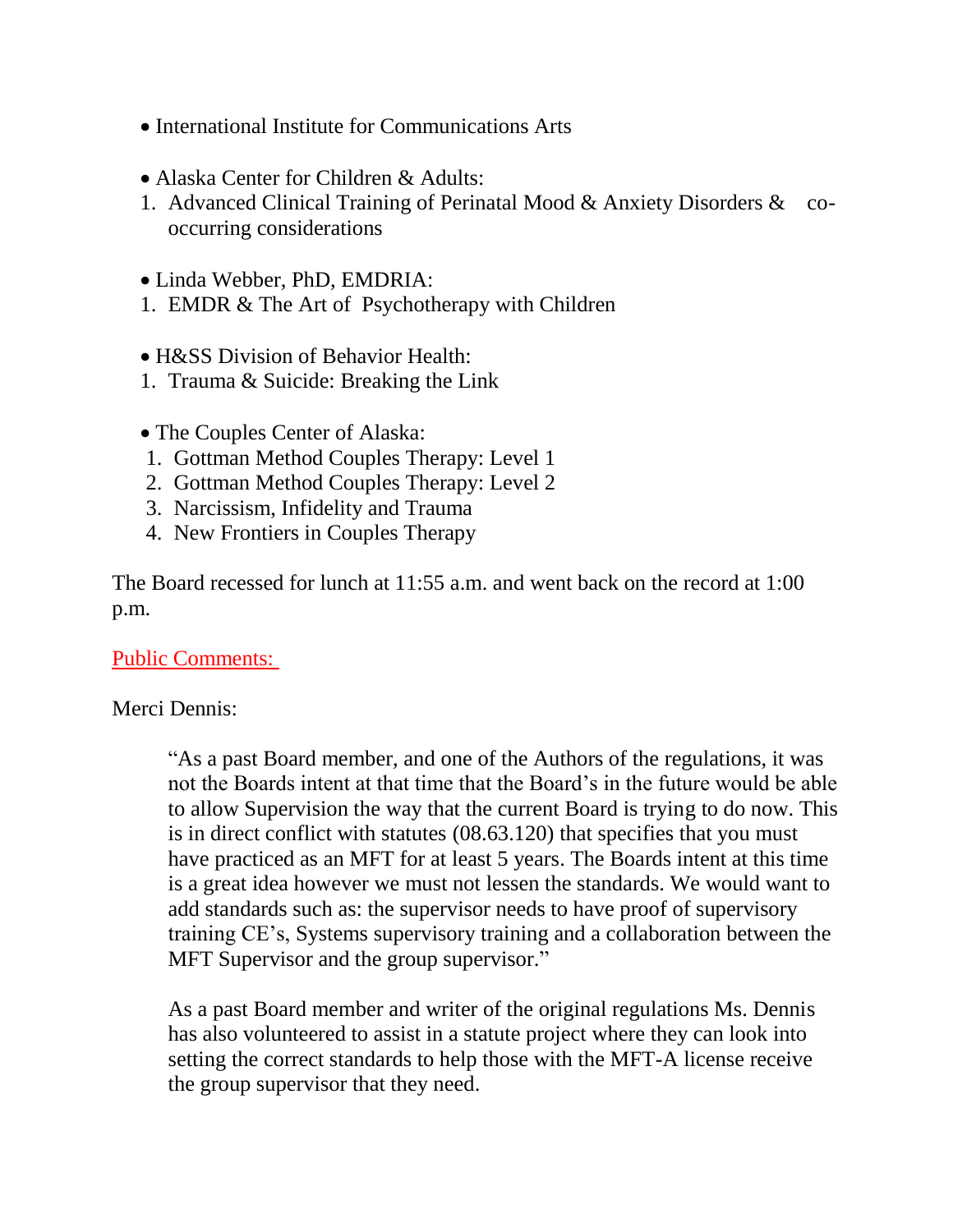Sally Goble:

"The purposed requirement in the new regulations of 6 CE's on substance abuse is excessive and not relevant to our practice. I am asking the Board to lessen the required amount. When a patient presents at our practice with these types of issues, we send them to an expert."

"I agree that the MFT-A supervision issue needs to be monitored"

Brandy Pass-Via phone:

- 1. The Board explained to Ms. Pass that the CE's have to be done in real time but do not have to physically face to face.
- 2. Ethics classes: they do not have to be solely for MFT's, they can be taken at officezure.com, and they can be a generic course.
- 3. In Nevada there is a law that the MFT may not be involved with child placement/ custody. What is the law in Alaska?
- This was addressed by Member Linda King: "we are researching this issue because we can no longer find it in the AAMFT code of ethics".
- Records and Licensing Supervisor Dawn Hannasch will also direct this question to the Divisions dept. of law.

Agenda item 6: Old Business

# **Revisit MFT-A group Supervision:**

After a lengthy discussion, taking public comments into consideration, the Board decided to re-write the resolution regarding MFT-A supervision of group hours. The Board requested the Dawn K Hannasch send the resolution to the dept of law for review. If the Dept of Law says that the Board can proceed then the following resolution will be in effect as of May  $27<sup>th</sup>$  2015:

"The Board of Marital and Family Therapy will allow the required 100 hours of group supervision for a MFT-A license holder to be completed with any of the following license holders: Licensed Professional Counselor Supervisor, Licenses Clinical Social Worker Supervisor or a Licensed Phycologist, PhD. This must include:

A. Supervision CE units (6 units)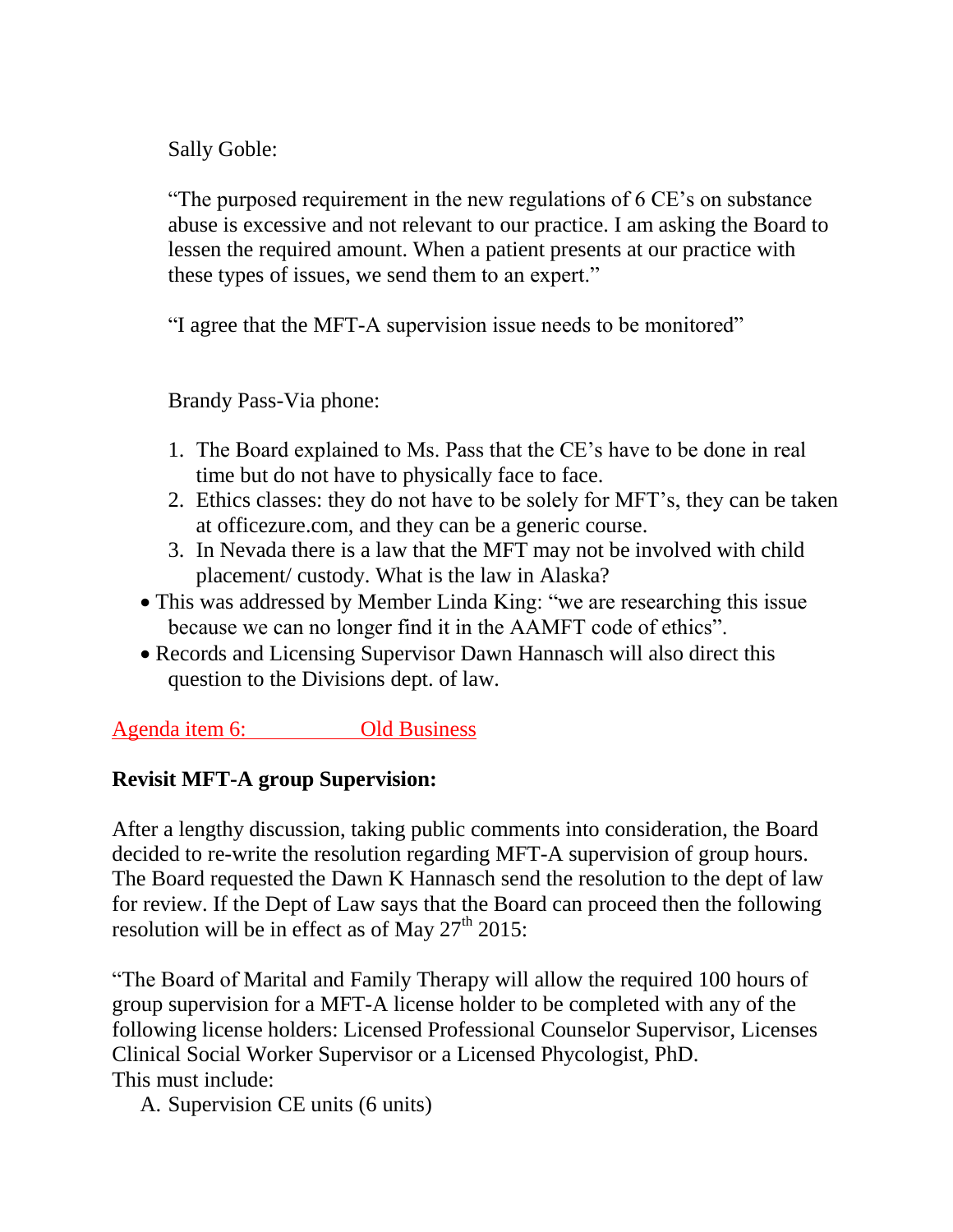- B. Systems Supervision Therapy (4 units)
- C. Collaborations between the MFT Supervisor and the group supervisor
- D. At the Boards discretion"

**Upon a motion duly made by Mr. Kennith McCarty seconded by Ms. Joann Young, it was:**

 **Resolved to approve and put into effect as of May 27th 2015 the above resolution regarding Group Supervision. If the Dept. of Law strikes the resolution then the resolution is moot and the Board will look into a statute change.** 

#### **Roll call vote:**

Kennith McCarty - Yes Joann Young - Yes Linda King - Yes John Downing -Yes Leon Webber – No

The motion passed, the resolution will be sent to the Dept. of Law by the Division on the Boards behalf.

Agenda item 9: National Organization updates

**Upon a motion duly made by Ms. Linda King seconded by Ftr John Downing, it was:**

# **Resolved to approve Records and Licensing Supervisor Dawn K Hannasch to travel to the AMFTRB conference and the CLEAR conference September 2015 in Boston MA. The MFT Board will cover the cost of the AMFTRB and a 12th of the CLEAR conference expenses.**

Linda King spoke about the AAMFT. She voiced a concern at the direction that the AAMFT is taking with allowing special interest groups to get involved with the financial aspects.

Kennith McCarty spoke about a survey that the MN MFT Board did regarding some of the actions of the AAMFT. That survey has come back with negative view from members.